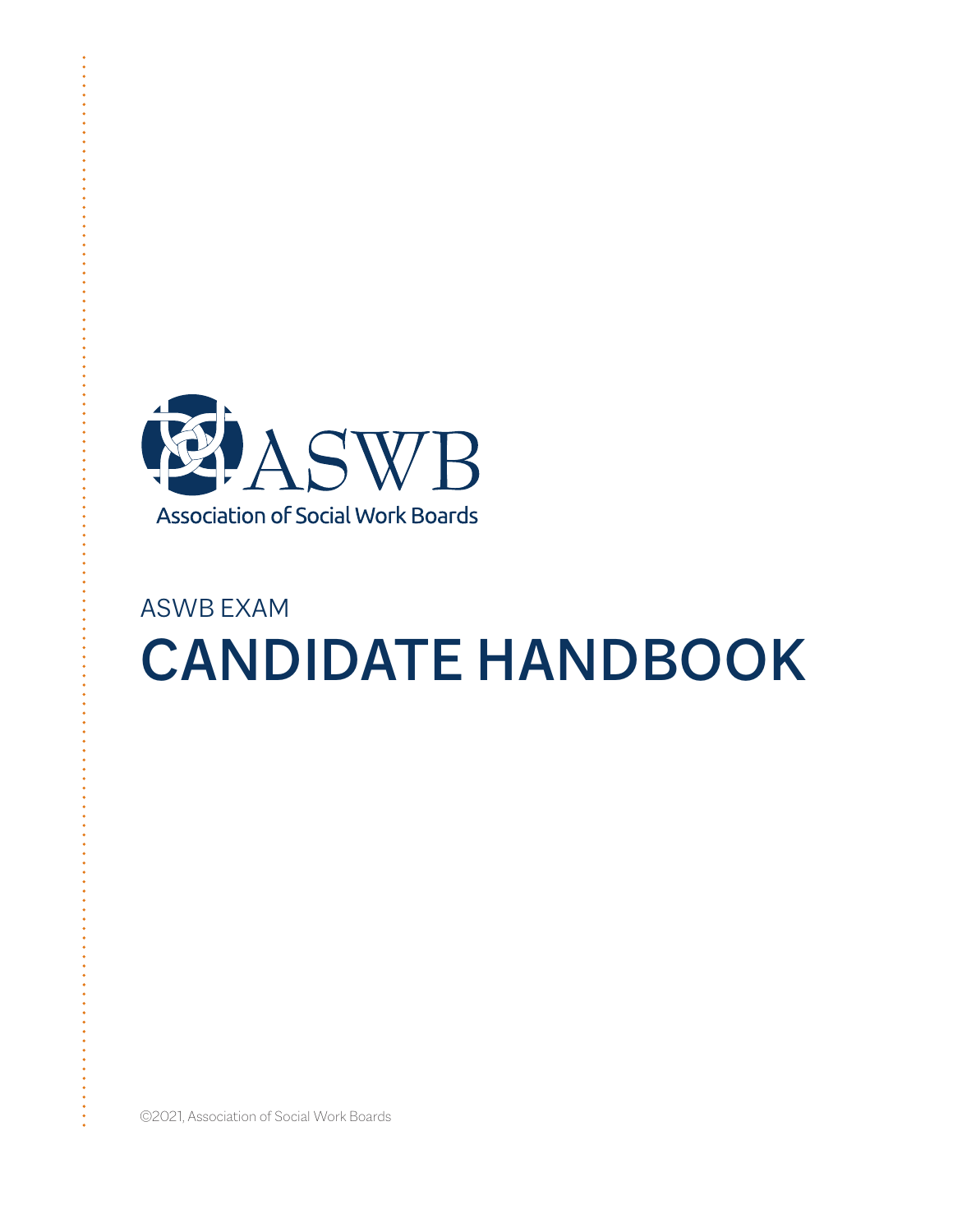# TABLE OF CONTENTS

| Step 1: Apply for a license with your social work board  Page 6     |
|---------------------------------------------------------------------|
|                                                                     |
| Step 3: Schedule your testing appointment with Pearson VUE  Page 10 |
|                                                                     |
|                                                                     |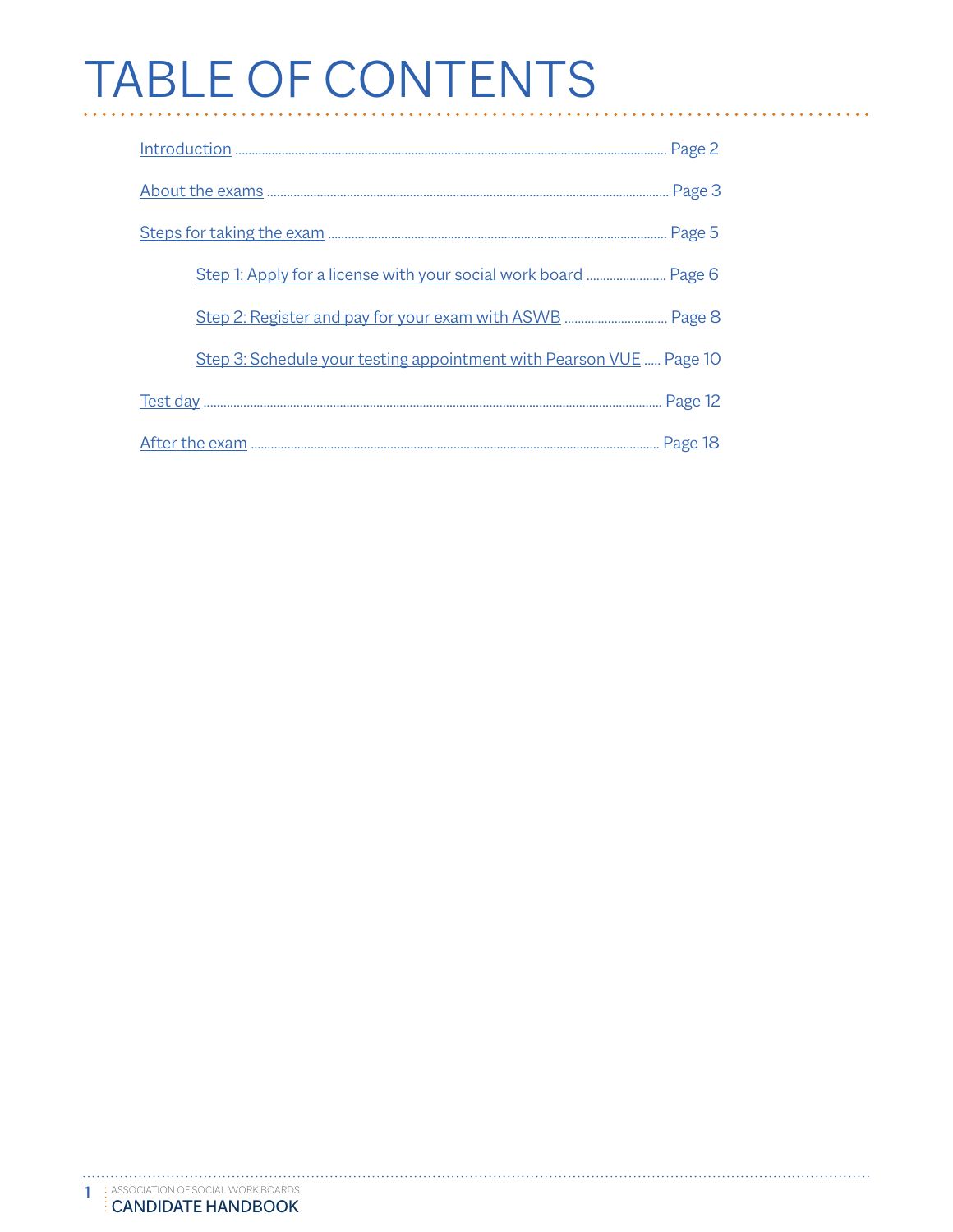# <span id="page-2-0"></span>INTRODUCTION

Congratulations on your efforts to become a licensed social worker. As you work through the requirements involved in applying for and receiving your state or provincial license, remember that what you are doing is important, both to you and to the people you will serve.

The ASWB Exam Candidate Handbook is designed to help you register for and take an ASWB social work licensing examination.

#### ASWB SUPPORTS SOCIAL WORK BOARDS BY PROVIDING LICENSING EXAMS

| Social work board in your state<br>or province<br>Regulates the practice of social work | <b>ASWB</b><br>Develops the licensing exams |
|-----------------------------------------------------------------------------------------|---------------------------------------------|
| Determines eligiblity                                                                   | Registers candidates to take the exams      |
| Issues your license                                                                     | ٠                                           |
| $\bullet$                                                                               | Issues score transfers                      |
| Handles license renewal                                                                 | $\bullet$                                   |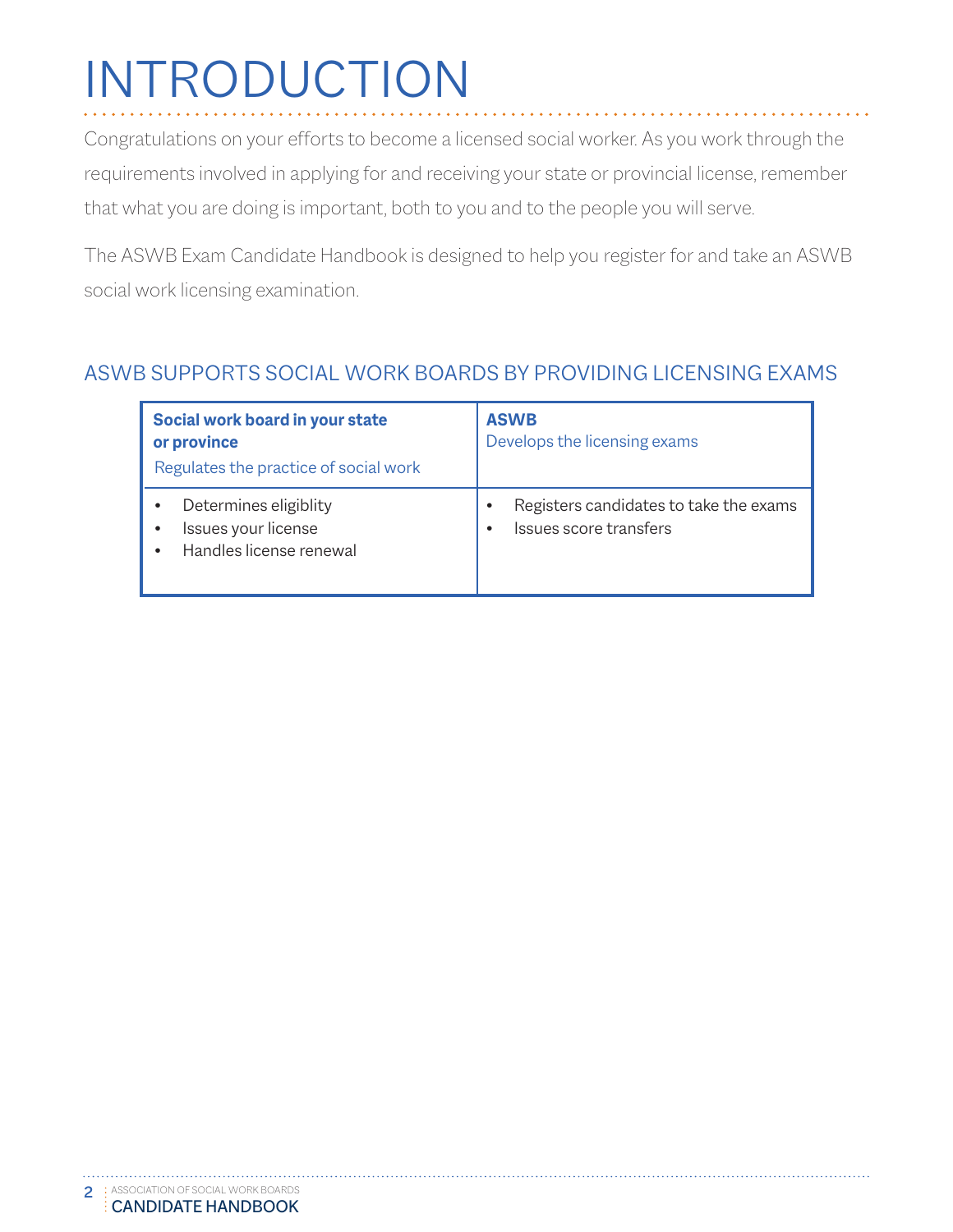# <span id="page-3-0"></span>ABOUT THE EXAMS

#### EXAM FORMAT

Each ASWB examination contains 170 multiple-choice questions; 20 of these questions are being pretested for possible inclusion as scored questions on a future ASWB examination. Your performance on the pretest items will not affect your score on the examination — only the 150 remaining items will count toward your score. The pretest and scored items are mixed together on the examination.

You will have four hours to complete the examination, which is administered on a Pearson VUE computer. The testing program allows the test-taker to move freely through the exam, change answers, mark questions for later attention, skip questions, and review questions. View [the non-interactive tutorial scree](http://www.pearsonvue.com/aswb/tutorial_screens.pdf)ns.

#### EXAM DEVELOPMENT

The ASWB examinations are multiple-choice exams designed to measure the minimum competency acceptable to practice social work within a given scope of practice at entry to practice. They are developed from a regularly updated survey of the actual practice of social workers across the United States and Canada who work in a variety of settings and represent demographic diversity. The results of the survey shape the questions that appear on the examinations and establish the need for a particular examination within a specific scope of practice.

Exam questions are written by item writers who have been selected to reflect racial, ethnic, gender, geographic, and practice-setting diversity. The Examination Committee—a group composed of content experts from a variety of practice settings and balanced for diversity—reviews and selects questions to be placed on the ASWB examinations.

ASWB ensures that the examinations are fair measures of competency regardless of the race or gender of the test-taker. Every exam item undergoes statistical analysis and sensitivity review by a group of expert social work professionals. If such analysis demonstrates the potential for any race or gender bias, the item is deleted. Results over several years have shown that ASWB exams are statistically free from race and gender bias.

The exams are maintained following standards developed jointly by the American Psychological Association, the American Educational Research Association, and the National Council on Measurement in Education.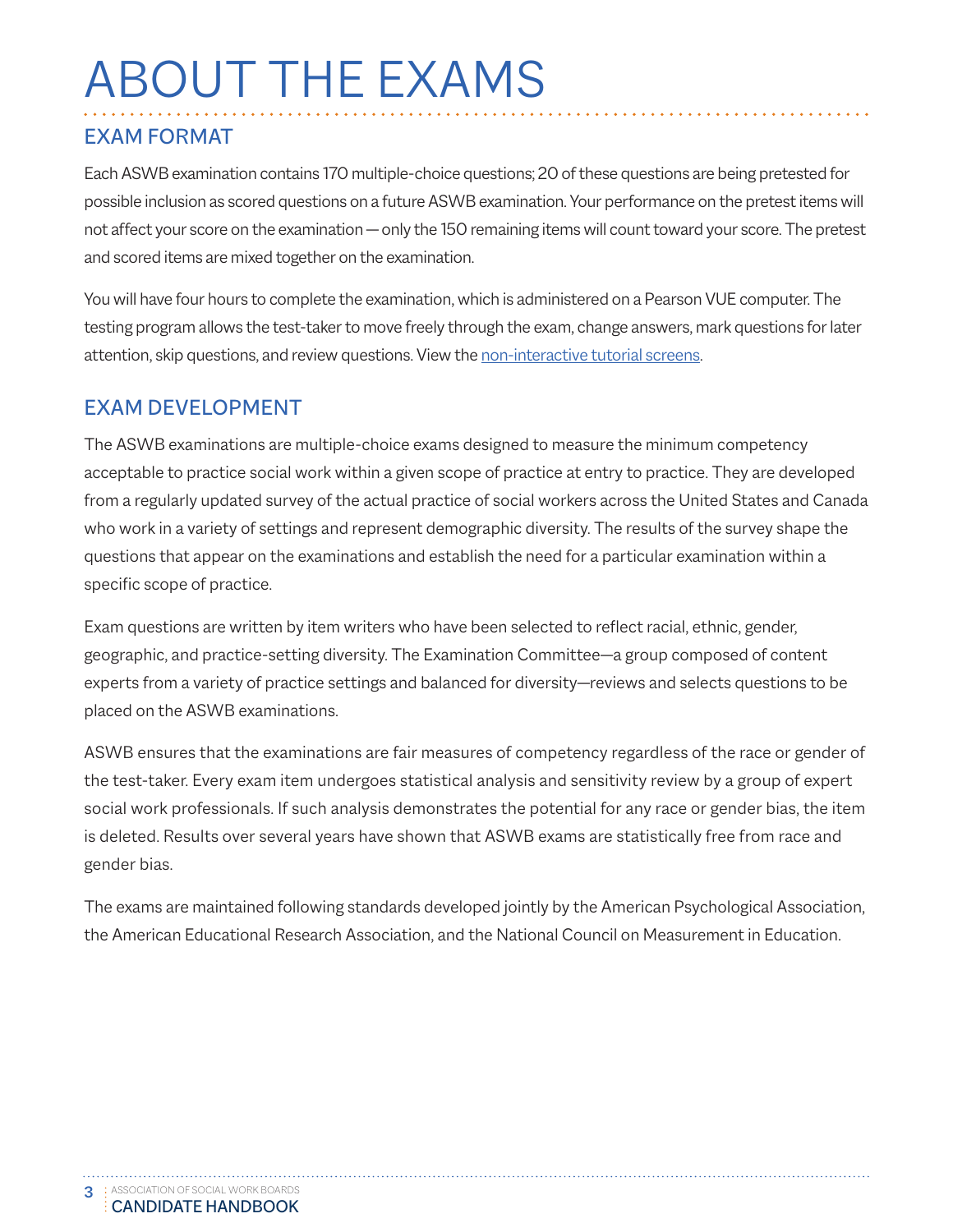### EXAM CATEGORIES

The state or province informs ASWB about the exam category that you are approved to take based on ASWB policy.

| <b>Category</b>        | <b>Requirements</b>                                                                                                                                     | <b>Purpose</b>                                                                                                                     |  |
|------------------------|---------------------------------------------------------------------------------------------------------------------------------------------------------|------------------------------------------------------------------------------------------------------------------------------------|--|
| Associate              |                                                                                                                                                         | For use in jurisdictions that issue<br>licenses to applicants who do not<br>possess a social work degree                           |  |
| <b>Bachelors</b>       | Bachelor's degree in social work                                                                                                                        | Basic generalist practice of<br>baccalaureate social work                                                                          |  |
| Masters                | Master's degree in social work                                                                                                                          | Practice of master's social<br>work including the application<br>of specialized knowledge and<br>advanced practice skills          |  |
| Advanced<br>Generalist | Master's degree in social work;<br>two years (or commensurate<br>experience as defined by the<br>jurisdiction) of experience in<br>nonclinical settings | Practice of advanced generalist<br>social work that occurs in<br>nonclinical settings and may<br>include macro-level practice      |  |
| Clinical               | Master's degree in social work;<br>two years (or commensurate<br>experience as defined by the<br>jurisdiction) of experience in<br>clinical settings    | Practice of clinical social work<br>requiring the application of<br>specialized clinical knowledge<br>and advanced clinical skills |  |

Some boards require additional examinations as part of the licensure process. Check with the [social work board in your state or p](http://aswbsocialworkregulations.org/licensingWebsitesReportBuilder.jsp)rovince to find out whether the ASWB examination is the only exam you need to take.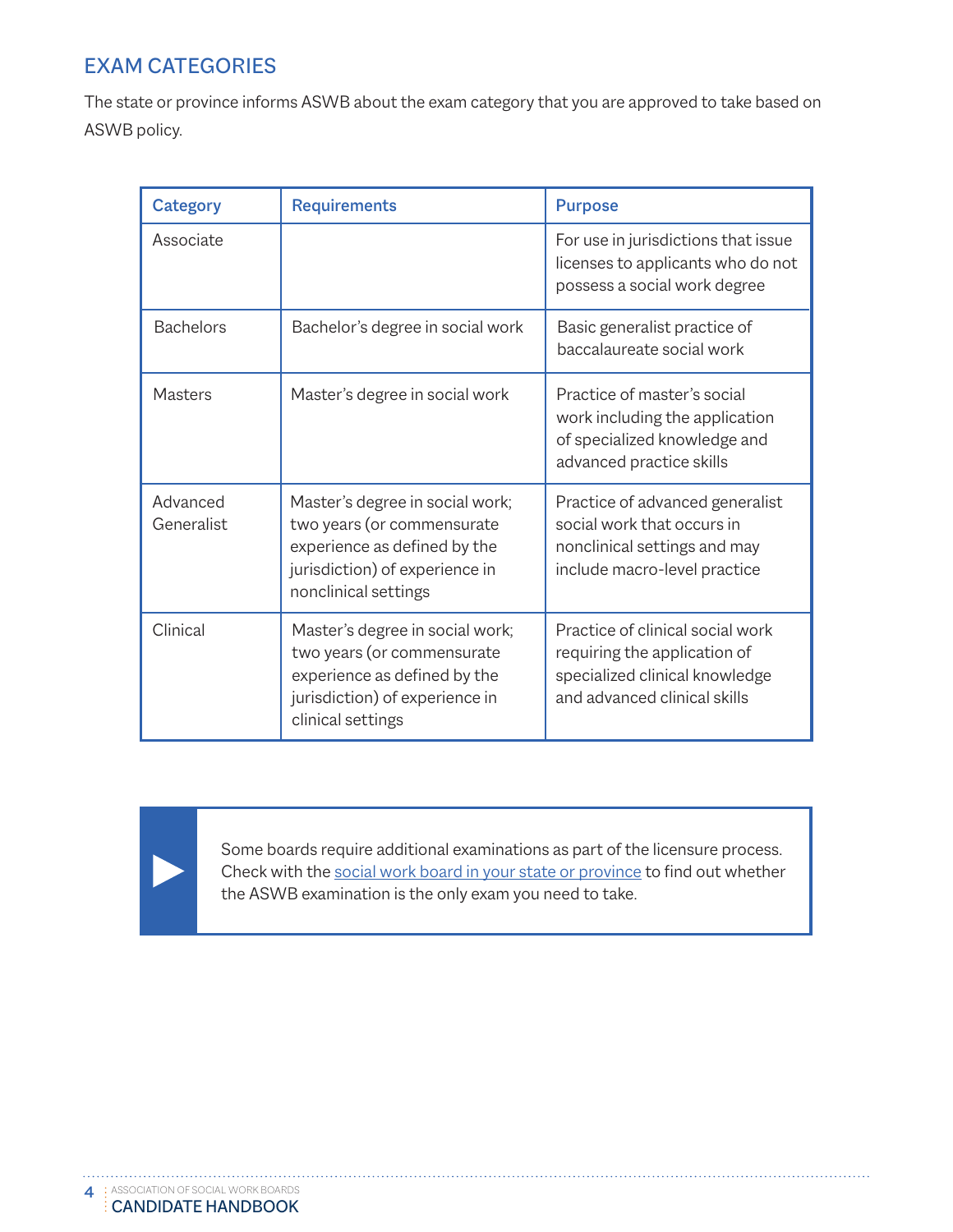# <span id="page-5-0"></span>STEPS FOR TAKING THE EXAM

| <b>STEP1</b> | APPLY for a<br>license with<br>the board<br>in your state<br>or province     | Directory of social work boards                                                                                                                 | Obtain and submit an<br>application for license<br>Pay license application fee<br>$\bullet$<br>Receive approval to register<br>for the exam                                                                                                                                                                  |
|--------------|------------------------------------------------------------------------------|-------------------------------------------------------------------------------------------------------------------------------------------------|--------------------------------------------------------------------------------------------------------------------------------------------------------------------------------------------------------------------------------------------------------------------------------------------------------------|
|              | <b>REGISTER</b> and<br>pay for the<br>exam with the<br><b>Association of</b> | <b>ASWB</b> exam candidates                                                                                                                     | Order exam guide and online<br>$\bullet$<br>practice test<br>Receive Authorization to Test                                                                                                                                                                                                                   |
| <b>STEP2</b> | <b>Social Work</b><br><b>Boards</b><br>(ASWB)                                | Nonstandard testing<br>arrangements<br><b>Nonstandard testing</b><br>$\bullet$<br>arrangements<br>specialarrangements@aswb.<br>$\bullet$<br>org | Request nonstandard testing<br>$\bullet$<br>arrangements if you have<br>needs that prevent you from<br>taking your exam under<br>standard testing conditions<br>or if you have a disability or<br>other health condition<br>Request English as a second<br>$\bullet$<br>language arrangements                |
|              |                                                                              | Other arrangements<br>exampc@aswb.org                                                                                                           | Request 90-day waiver<br>Request excused absence                                                                                                                                                                                                                                                             |
| <b>STEP3</b> | <b>SCHEDULE</b><br>your testing<br>appointment<br>with<br><b>Pearson VUE</b> | <b>ASWB portal at Pearson VUE</b>                                                                                                               | Schedule your testing<br>$\bullet$<br>appointment (You must<br>have your Authorization to<br>Test email to schedule your<br>testing appointment.)<br>Receive confirmation of your<br>$\bullet$<br>appointment<br>Cancel or reschedule an<br>appointment<br>Get directions to the test<br>$\bullet$<br>center |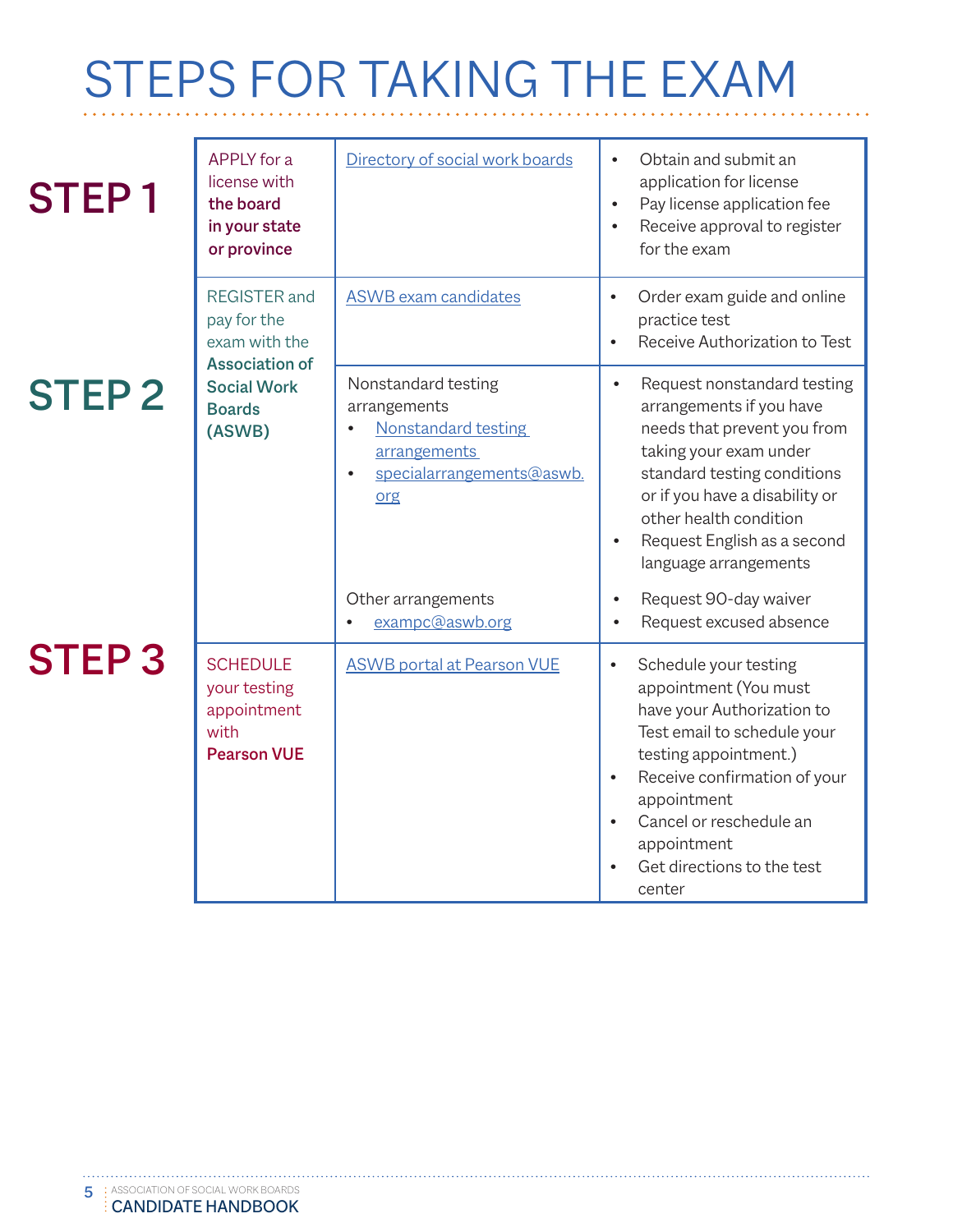# <span id="page-6-0"></span>STEP 1:

# APPLY FOR A LICENSE WITH YOUR SOCIAL WORK BOARD

## MAKE SURE YOU ARE ELIGIBLE

Before you may register for the exam, you must apply for your license and receive approval from your state or provincial regulatory board. Your board will inform you of your eligibility to sit for the ASWB examination. There may be variations in how eligibility to take the exam is established. Most jurisdictions require application and/or licensing fees that are not part of the examination fees paid to ASWB. These fees are paid to the licensing board at different points in the licensing process, depending on the state or province. Communicating with your board is essential.

### NONSTANDARD TESTING ARRANGEMENTS

If you have needs that prevent you from taking your exam under standard testing conditions, if you have a disability or other health condition, or if English is not your primary language, you may be eligible to receive nonstandard testing arrangements.

**Documented disabilities** generally apply to a person who has a physical or mental impairment that substantially limits a major life activity. The state or provincial social work board and ASWB will cooperate in making any necessary determinations under all applicable federal, state, provincial, and local legislation, including but not limited to the Americans with Disabilities Act.



Now is the best time to start requesting nonstandard testing arrangements.

**Other needs** that require you to request nonstandard testing arrangements may include:

- Monitoring device for conditions such as diabetes
- Ambulatory arrangements for a broken bone
- Additional breaks because of pregnancy
- Use of a breast pump by a lactating individual

If you believe you are eligible for nonstandard testing arrangements:

- Submit a [Request for Nonstandard Testing Arrangement](https://www.aswb.org/exam-candidates/testing-accommodations/)s to ASWB and receive approval before registering to take the examination.
- Where applicable, requests for nonstandard testing arrangements will be forwarded to the appropriate licensing board for approval.
- These approvals must be completed **before** registering with ASWB for an examination.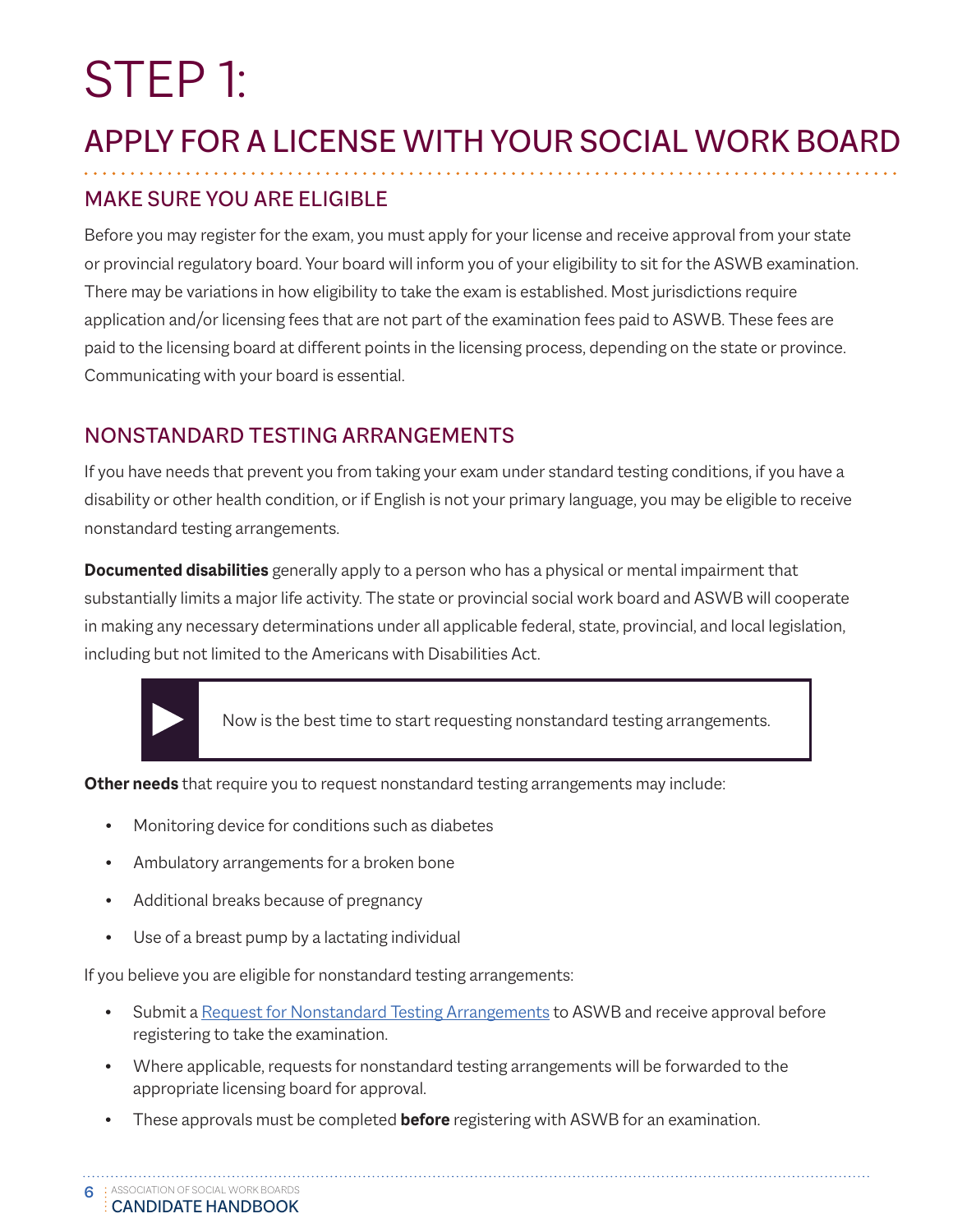#### American Sign Language

Individuals who need arrangements for American Sign Language must use the [Request for Nonstandard](https://www.aswb.org/exam-candidates/testing-accommodations/)  [Testing Arrangement](https://www.aswb.org/exam-candidates/testing-accommodations/)s.

#### English as a second language

Some states and provinces allow nonstandard testing arrangements for candidates whose first language is not English. Check with your board to see if such arrangements are allowed. You must be approved for ESL arrangements **before** registering with ASWB for the examination. Conta[ct specialarrangements@aswb.or](mailto:specialarrangements%40aswb.org?subject=)g for more information.

> Requests for nonstandard testing arrangements must be submitted and approved before the candidate registers and pays for the exam with ASWB.

Nonstandard testing arrangements cannot be added to a testing appointment after the appointment has been scheduled.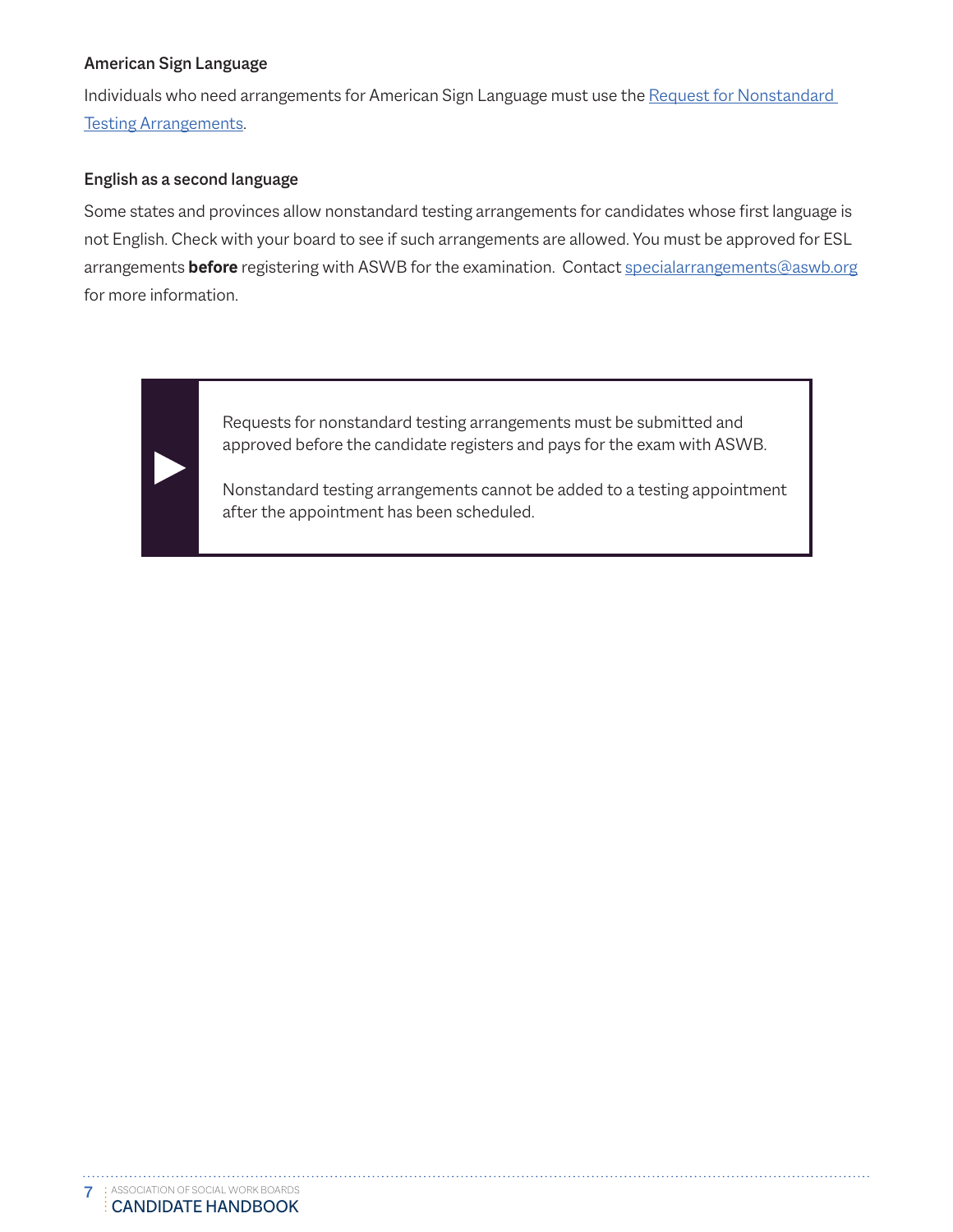# <span id="page-8-0"></span>STEP 2:

# REGISTER AND PAY FOR YOUR EXAM WITH ASWB

When you [register for the exam with ASWB](https://www.aswb.org/exam-candidates/exam-registration/), you will answer a series of questions, including questions about your education. The information you provide helps ASWB verify your eligibility and supplies the association with important demographic data that will assist in the continued maintenance and improvement of the examinations and other ASWB programs. ASWB uses information provided about gender and race/ethnicity to help ensure exam fairness for all groups. Your information will be kept private.

Make sure the name you use to register for the exam matches the first and last names on the identification you will use at the test center. Middle names and initials are not verified at the test center.

## **FEES**

ASWB accepts Mastercard, Visa, and Discover credit cards. All fees are nonrefundable.

Associate, Bachelors, or Masters exam registration: US\$230

Advanced Generalist or Clinical exam registration: US\$260

## AUTHORIZATION TO TEST

Once your registration is complete, ASWB will send you an Authorization to Test email within two business days. The email will contain information you need to schedule a testing appointment. **Keep your Authorization to Test for future reference.**

If you have been approved for nonstandard testing arrangements, details will be included in the Authorization to Test.

### AUTHORIZATION TO TEST EXPIRATION DATE

Your Authorization to Test is good for one examination only and may be valid for up to one year. An earlier expiration date may be required by your state or province. If your Authorization to Test contains a boardimposed expiration date, you may not take the examination after this expiration date.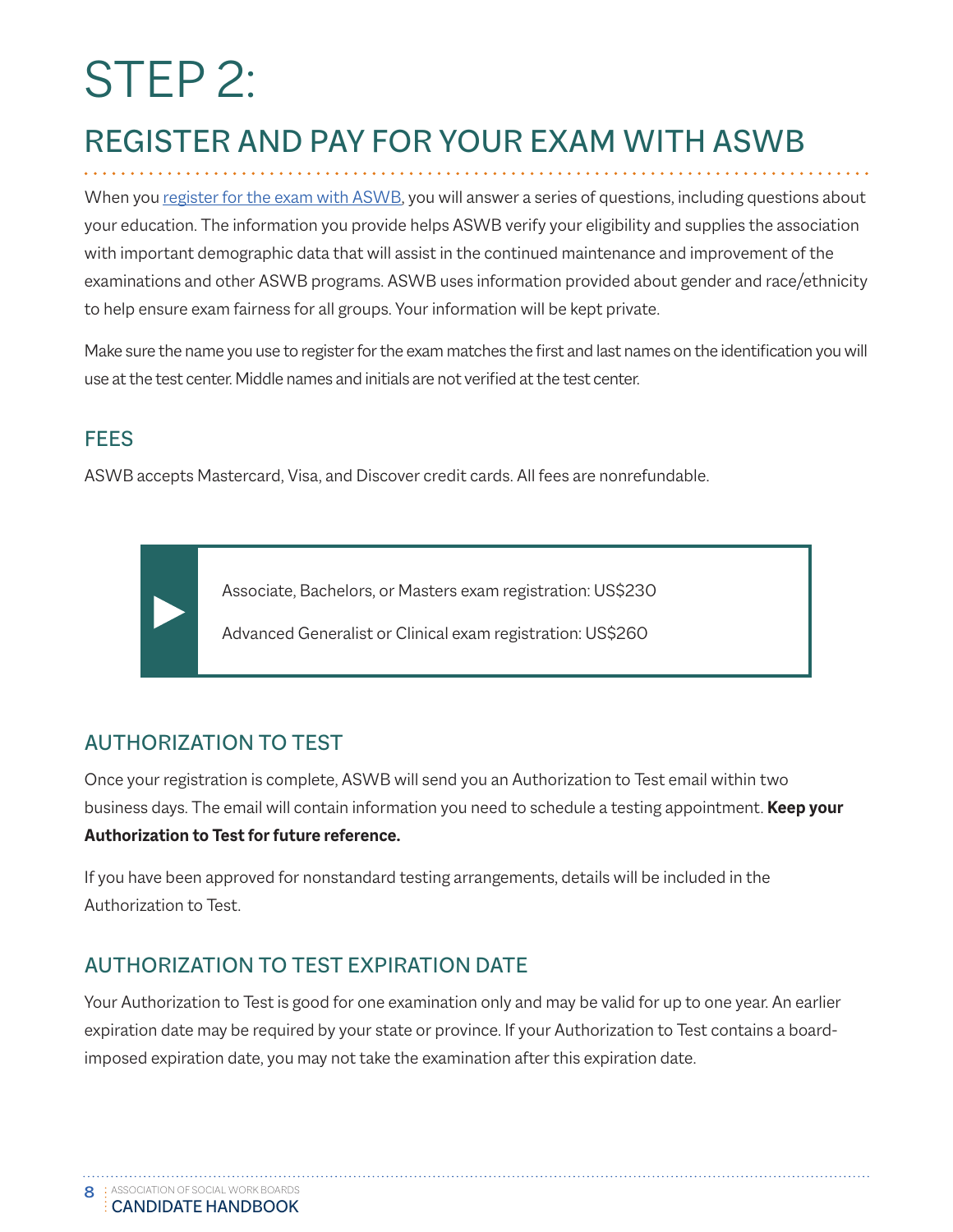# PREPARING TO TAKE THE ASWB EXAM

#### Exam preparation

Because the ASWB examinations are designed to measure entry-level practice competencies, exam content reflects what a social worker is expected to know and what professional social workers within a given scope of practice are already doing. This does not mean that preparation is unnecessary, but most candidates find that preparation for the ASWB examinations involves reviewing areas of practice that they might not use frequently, rather than learning something completely unfamiliar.

#### Exam content outlines

The content outline for each ASWB examination defines the content that will be measured on the exam. The content outlines were developed through the practice analyses conducted with licensed social workers in a variety of practice settings across the United States and Canada.



The [exam content outlines](https://www.aswb.org/exam/measuring-social-work-competence/content-outlines/) reflect the structure and content areas of the exam. The Associate and Bachelors exams share the same content outline.

#### Exam guide

The *ASWB Guide to the Social Work Exams* provides an in-depth look at how the exams are built and the type of questions you can expect on the exams. It contains content outlines and suggested references for all exam categories. [Print version](https://www.aswb.org/exam/getting-ready-for-the-exam/aswb-guide-to-the-social-work-exams/): US\$20 plus shipping [E-book:](https://www.aswb.org/exam/getting-ready-for-the-exam/aswb-guide-to-the-social-work-exams/) US\$15

#### Online practice test

The online practice tests are full-length tests that use software modeled on the testing software used to administer the social work exams. ASWB's online practice tests use exam questions retired from past exams. You will have four hours to take a 170-question practice test **one time**. Practice test users have 30 days total to review the questions, answers, and rationales. The 30 days begins when you launch the practice test.

Only registered candidates may purchase the practice test.

Online practice tests are available for the Bachelors, Masters, and Clinical exams. Candidates registered for the Associate exam may purchase the Bachelors online practice test, which shares the same content outline. The passing score for the Bachelors practice test, however, will be applied. No online practice test is available for the Advanced Generalist exam. [Online practice test](https://www.aswb.org/exam/getting-ready-for-the-exam/online-practice-test/): US\$85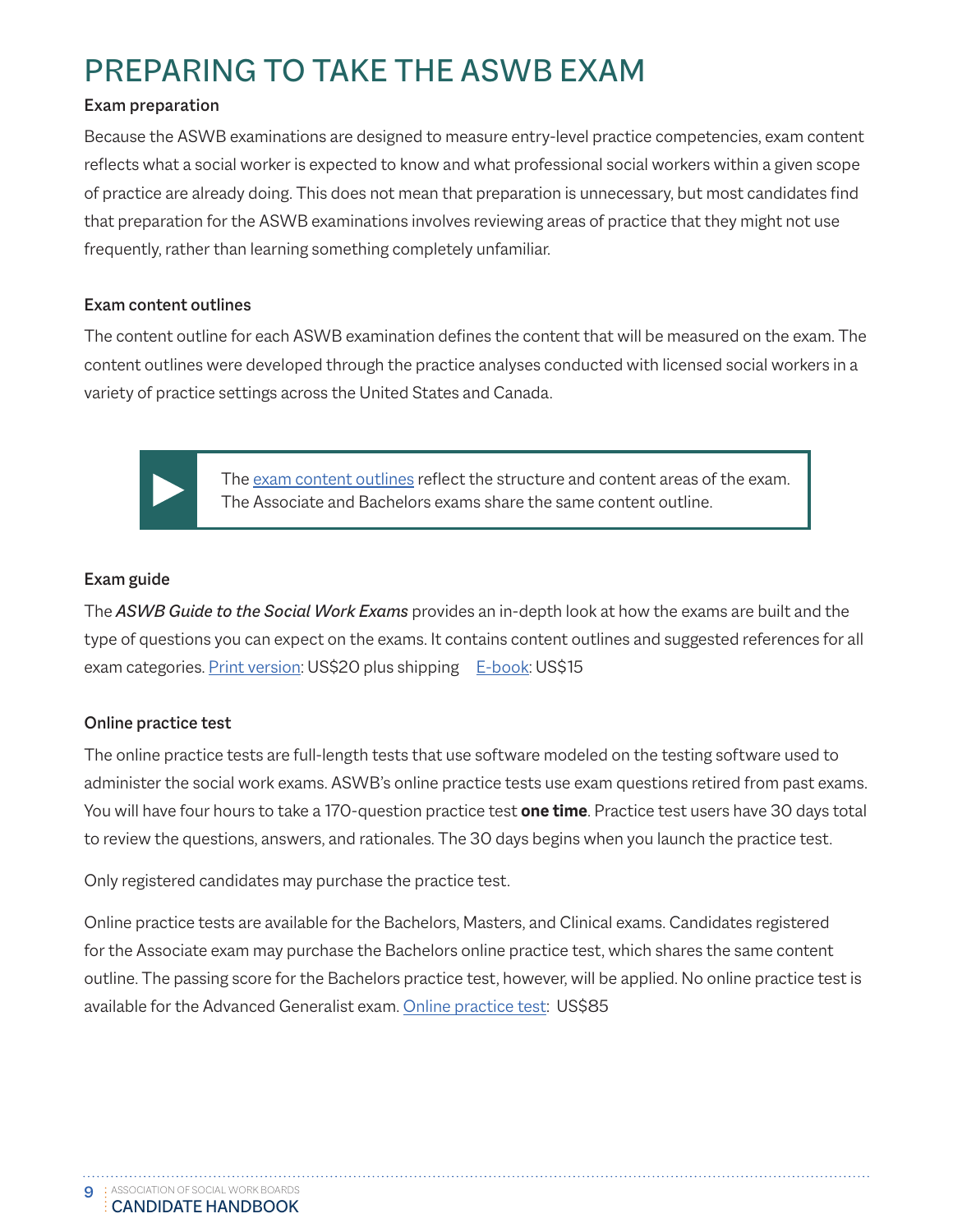# <span id="page-10-0"></span>STEP 3:

## SCHEDULE YOUR TESTING APPOINTMENT WITH PEARSON VUE

ASWB has contracted with Pearson VUE for exam administration. There are no set times or dates for taking an ASWB exam. You may choose an available time and location that works for you and schedule your individual testing appointment with Pearson VUE.

You may schedule a testing appointment with Pearson VUE after you receive your official ASWB Authorization to Test. It provides the information you need to schedule the appointment.

Because of the volume of professional and other types of examinations administered through the test centers, it is wise to schedule your examination date as far in advance as possible. This will help to ensure that you get the location, date, and time that you want and are able to take the exam within the time limits of your authorization. Exam fees are forfeited if you do not take your exam by the expiration date listed on your Authorization to Test.

#### TEST CENTERS

Candidates for the ASWB examinations may access a network of Pearson VUE test centers worldwide. Most test centers are open Monday through Friday during business hours, and many centers are open on Saturday. Test-takers may take the exam outside the jurisdiction where they are approved. ASWB strongly recommends, however, that you check for travel restrictions with local authorities before scheduling an examination. If you travel to a location that is affected by travel restrictions, you may not be permitted to test.

## SCHEDULE A TESTING APPOINTMENT

Candidates may schedule testing appointments online or by phone. You must have your Authorization to Test email to complete the scheduling process. If you schedule your testing appointment at the ASWB [portal at Pearson](https://home.pearsonvue.com/aswb) VUE, you will need to create a web account, select a test center, choose an appointment, review and confirm your contact information, agree to testing policies, submit your order, and receive a summary of your appointment.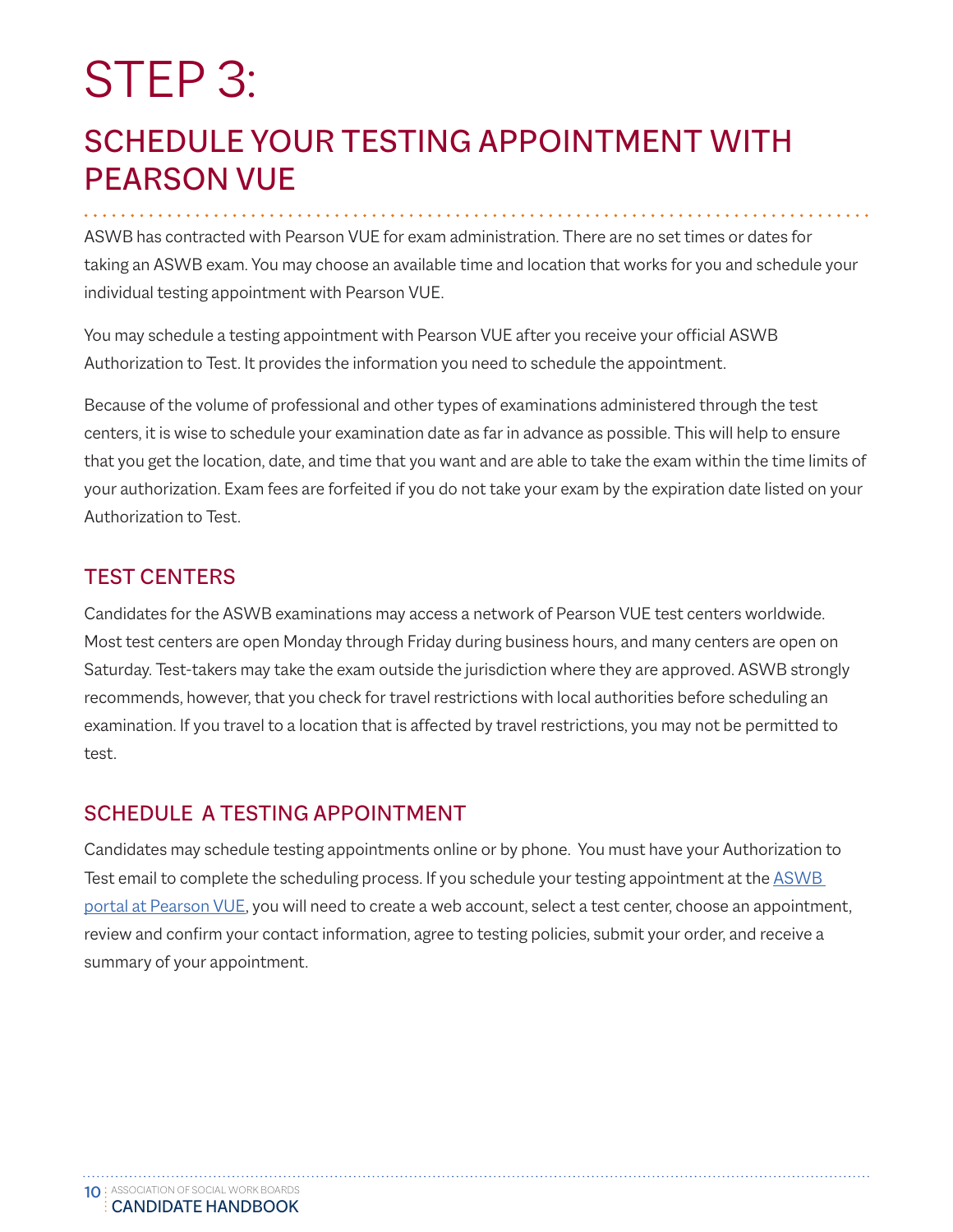#### CONFIRMATION EMAIL

Whether you schedule online or by phone, you will receive an email confirmation of the appointment from Pearson VUE within 24 hours. The email includes testing information and directions to the test center. **If you do not receive your confirmation email, it is your responsibility to contact Pearson VUE immediately and request that it be sent again.**

### CANCELING OR RESCHEDULING AN APPOINTMENT

If you need to cancel or reschedule your testing appointment, it is your responsibility to follow these cancellation/rescheduling guidelines to avoid forfeiting your examination fee.

- If your appointment is scheduled at a test center in the United States, Canada, or the U.S. territories, you may cancel or reschedule your appointment by contacting Pearson VUE at least 24 hours before the appointment time online [at the ASWB portal at Pearson VUE](https://home.pearsonvue.com/aswb) or by phone at 877.884.9537.
- If your appointment is scheduled **outside the United States, Canada, or the U.S. territories**, you may cancel 24 hours before the appointment time at the [ASWB portal at Pearson VUE](https://home.pearsonvue.com/aswb) or by contacting the [chat desk](https://home.pearsonvue.com/aswb/contact) for assistance.
- If your testing appointment was made with **nonstandard testing arrangements**, please see your Authorization to Test email regarding canceling and rescheduling your appointment.
	- If your nonstandard testing arrangements include assistive personnel (reader, scribe, or American Sign Language interpreter), we request that you provide two business days' notice to cancel or reschedule your appointment.
	- If you are scheduled to test on a Monday or Tuesday, you must call to cancel or reschedule your appointment before 7:00 p.m. Eastern Time on the Friday before your appointment.

If you cancel or reschedule your testing appointment online, please be sure to complete all steps and receive a summary of your transaction. You will receive an email confirmation of the appointment cancellation/ rescheduling from Pearson VUE within 24 hours. **If you do not receive this confirmation email, it is your responsibility to contact Pearson VUE immediately and request that it be sent again.**

It is also your responsibility to keep the confirmation email you receive from Pearson VUE or to keep a record of the date, time, and the name of the representative you spoke to if you canceled or rescheduled your testing appointment by phone.

You may reschedule your examination date without additional charge if you follow the guidelines above.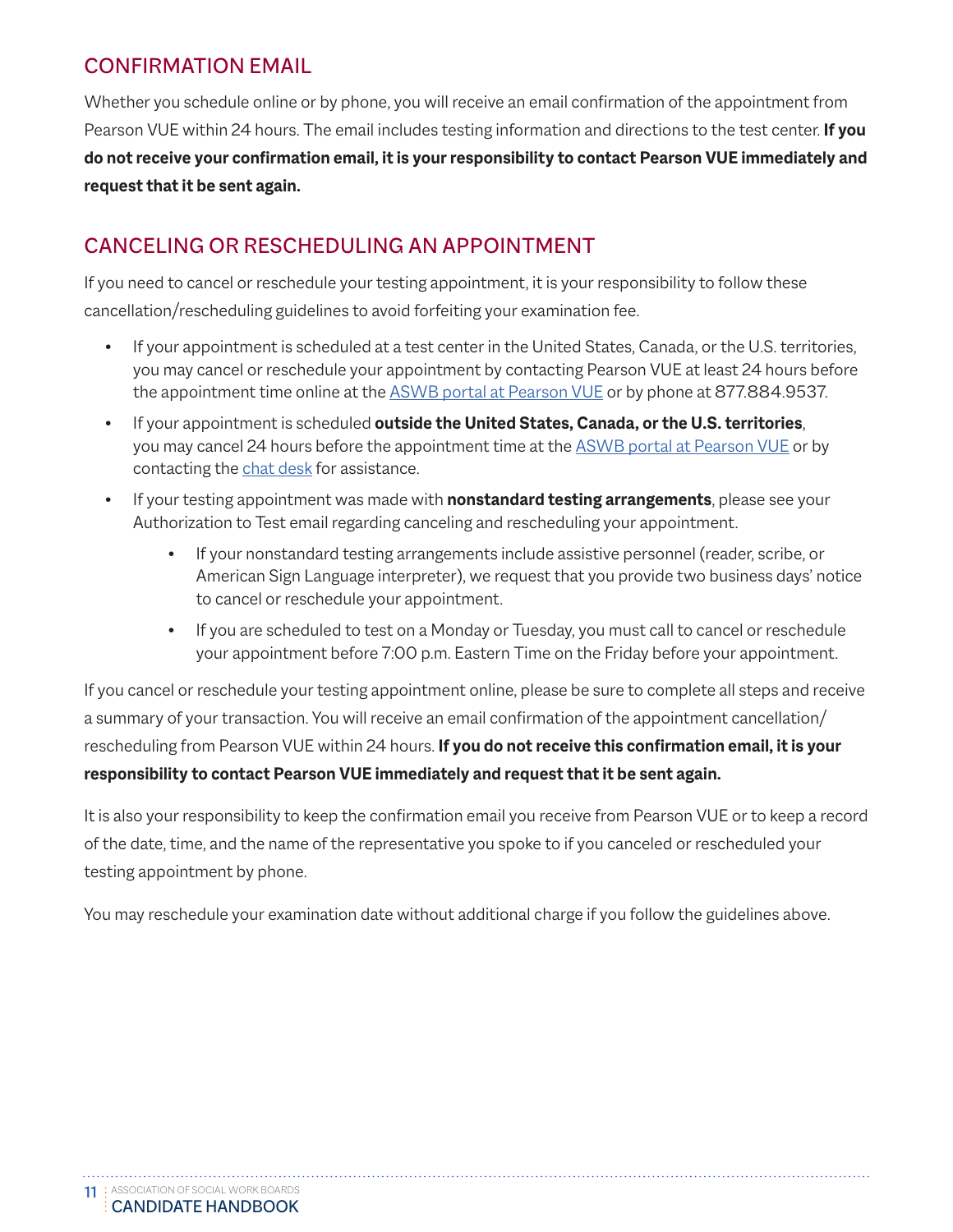# <span id="page-12-0"></span>TEST DAY

#### EXAMINATION SECURITY

The ASWB social work licensing examinations are high-stakes exams that can affect a person's ability to practice social work. Violating exam security is a serious offense, and ASWB strictly enforces security measures at its examination sites. Many of the rules and procedures that follow, including identification requirements and the prohibition against taking personal items in and out of the testing room, exist to protect the content and administration of the social work licensing exams. By enforcing these security procedures, ASWB can provide a secure testing environment and a reliable examination program.

#### TEST CENTER ARRIVAL

Remember, it is **your** responsibility to locate the test center and arrive on time—late arrivals are treated as no-shows, and exam fees are forfeited. Your confirmation email from Pearson VUE includes testing appointment information and detailed directions to the test center.



 It is a good idea to locate your test center a few days before your testing appointment to minimize unwelcome surprises on test day.

On the day you are scheduled to test, plan to arrive 30 minutes before your appointment time to allow yourself plenty of time to check in and become familiar with the surroundings.

View online tours of a Pearson Professional Center and a video of what to expect during your testing experienc[e at th](https://home.pearsonvue.com/aswb)e [ASWB portal at Pearson VUE.](https://home.pearsonvue.com/aswb)

### NO-SHOWS, LATE ARRIVALS, AND LATE CANCELLATIONS

If you do not appear for your examination at the scheduled time and have not canceled or rescheduled your appointment, you will be considered a no-show and will forfeit your examination fee. You will not be permitted to schedule another examination date until you have first reregistered with ASWB and paid for another examination.



You will not be seated if you arrive late for your appointment. Late arrivals are treated as no-shows.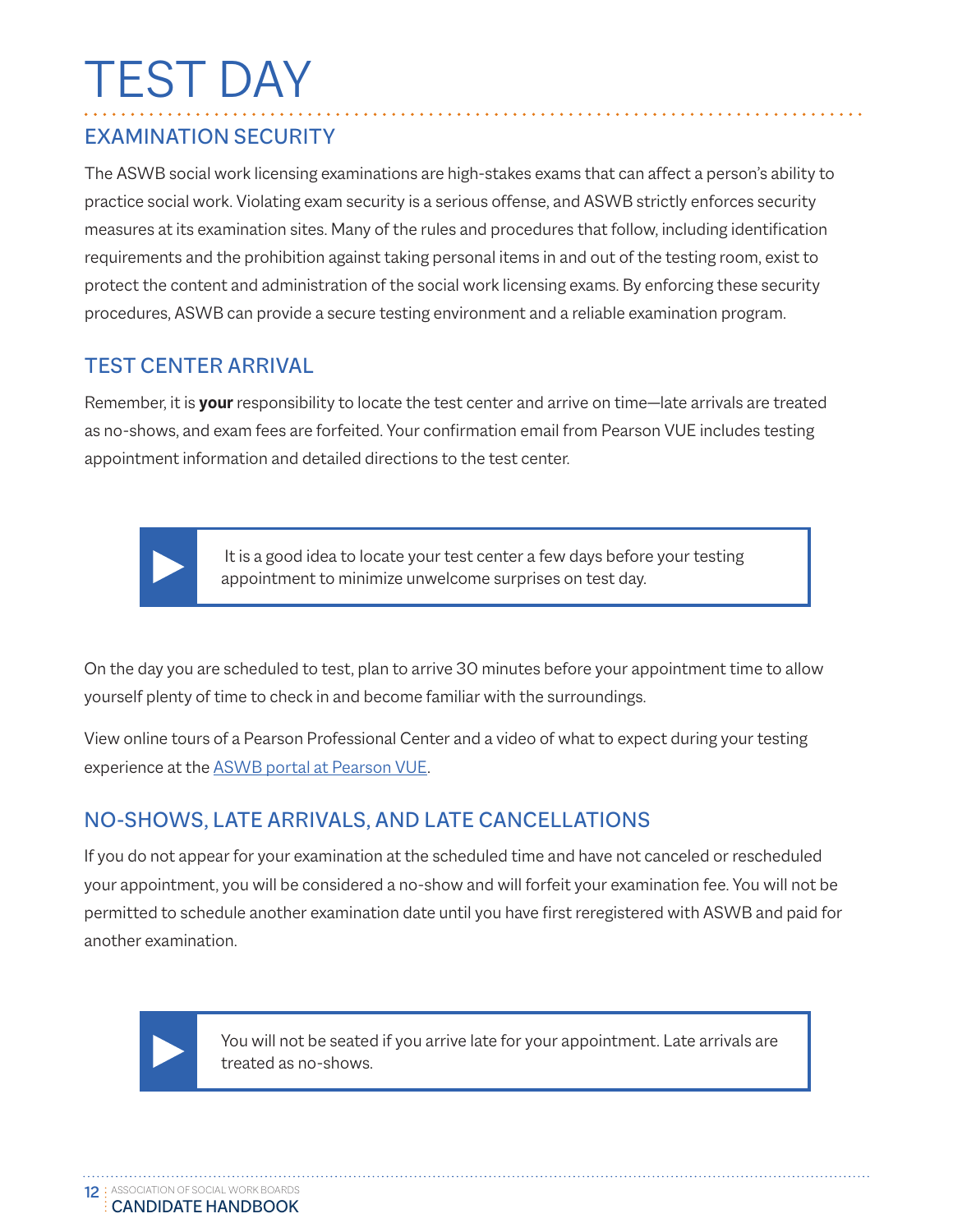### EXCUSED ABSENCES

It is possible to have your absence or late arrival excused by ASWB if circumstances beyond your control make it impossible for you to keep your testing appointment. ASWB may excuse absences because of illness (either yours or an immediate family member's), death in the immediate family, or a disabling traffic accident.

If you think your absence qualifies as an excused absen[ce, email](mailto:specialarrangements@aswb.org) [exampc@aswb.org](mailto:exampc%40aswb.org?subject=Excused%20Absence) **IMMEDIATELY** after the missed examination appointment.

All requests for excused absences must be made in writing, accompanied by supporting documentation, and submitted to ASWB within 30 days of the missed testing appointment. Where applicable, excuses must contain the original signature of a health care practitioner and be on official letterhead. Stamped signatures, copies, and faxes will not be accepted.

If approved, you may register at the reduced fee of US\$150 up to one year after receiving approval for the excused absence. If your absence is not excused by ASWB, you will be required to reregister and pay the full examination fee before you will be allowed to schedule another examination.

### INCLEMENT WEATHER/NATURAL DISASTERS

Test centers may be closed or may experience delays during severe weather, natural disasters, or other emergencies. For information on test center closings, call Pearson VUE at 877.884.9537. Examination appointments that the test center cancels in such circumstances may be rescheduled at no cost. If the test center is open and you do not arrive on time for your appointment, and if you do not otherwise qualify for an excused absence, you will forfeit your exam fee.

## CHECKING IN AT THE TEST CENTER

#### Identification

When you arrive at the test center, you must present two original IDs to test—one from the primary list and one from the secondary list.



You will not be allowed to test and will forfeit your examination fee without proper identification.

The first and last names on both IDs must match the name on the Authorization to Test from ASWB. Middle names and intitials are not verified at the test center.

You will need to keep your photo ID with you at all times during your testing session.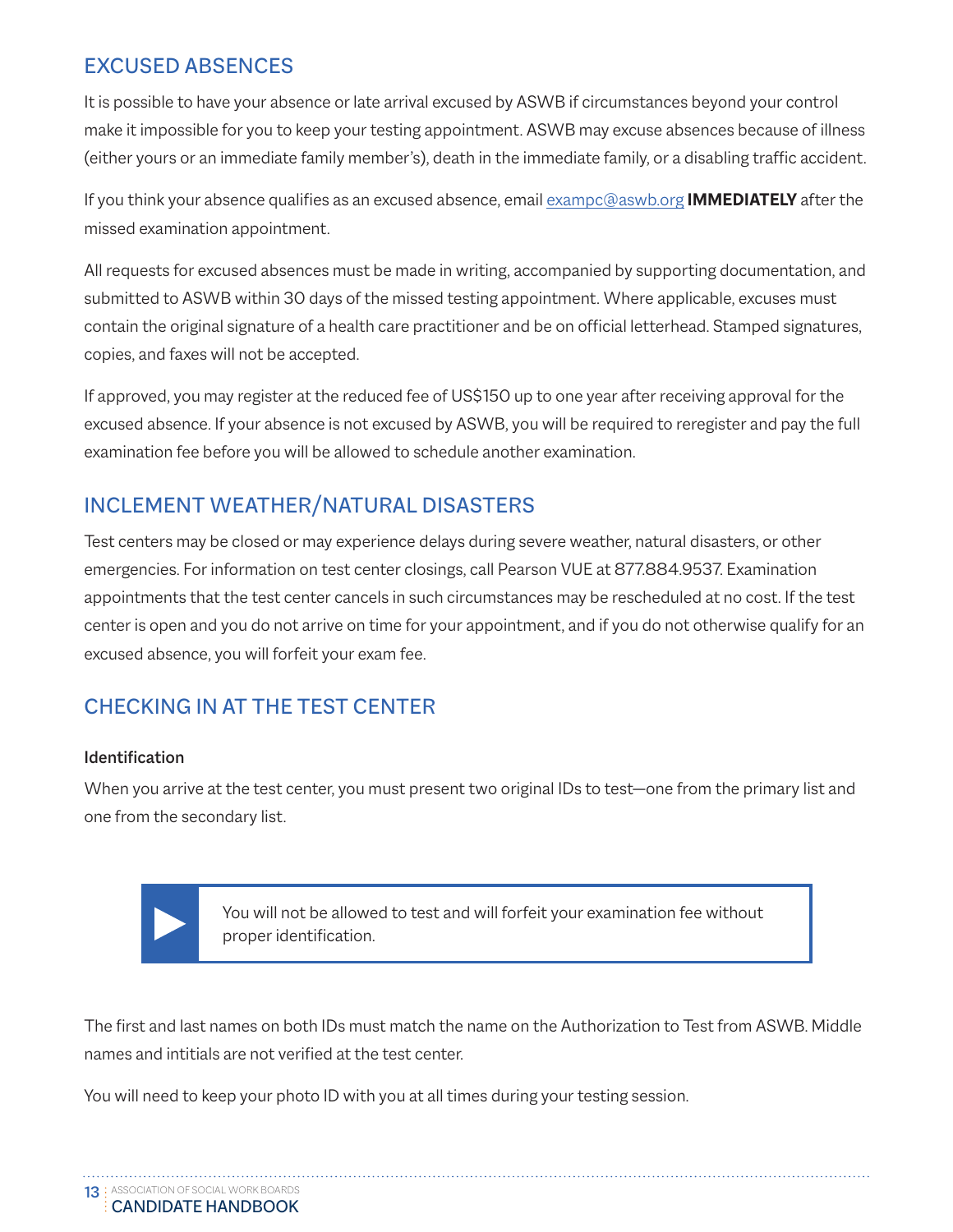| <b>PRIMARY ID</b><br>Must be an unexpired government-<br>issued ID that includes your first and last<br>name, a permanently affixed photo, and a<br>signature | <b>SECONDARY ID</b><br>Must be unexpired and include your first<br>and last name and signature                                                                                       |
|---------------------------------------------------------------------------------------------------------------------------------------------------------------|--------------------------------------------------------------------------------------------------------------------------------------------------------------------------------------|
| Driver's license<br>Passport<br>Military ID<br>Permanent resident visa/Green card<br>Other government-issued ID                                               | Any form of ID on the primary list<br>Credit or debit card<br>Social Security card (U.S.)<br>Social Insurance card (Canada)<br>Professional license ID card<br>Work ID<br>Student ID |

Name changes: Your name must be updated by your jurisdiction before ASWB can make a change to your Authorization to Test. If your name has changed since you registered for an exam, you must present the original marriage certificate, divorce decree, or court order with the primary ID at the test center.

#### Check-in and security procedures

- Because you paid for the examination when you registered with ASWB, no further payment will be required at check-in.
- Your photo will be taken.
- The palm of your hand(s) will be scanned.
- You will place all items you carried into the test center and all items from your pockets into a locker or return them to your vehicle. You will not be permitted to access stored personal items at any time during the exam. Accessing the locker during the exam may result in termination of the exam and forfeiture of the examination fee. You must turn off electronic devices, including cell phones, smart watches, etc., and seal them in a plastic bag provided by the test center before storing them in a locker. Upon completion of the exam, you must return the sealed bag to the test administrator for inspection before opening the bag.
- You will be required to electronically sign the [Candidate Rules Agreement](https://www.aswb.org/wp-content/uploads/2013/10/ASWBCandidateRulesAgreement.pdf).

#### **Note: Testing can be denied if the Candidate Rules Agreement is not signed or if you refuse to be photographed or have your palm scanned.**

#### THE TESTING ROOM

After you have checked in, you will be escorted into the testing room at your reserved time. This room will contain several stations with a computer monitor, keyboard, mouse, and headphones at each station. Test center staff will seat you. Other test-takers will be in the testing room with you, and they may enter and leave the room while you are taking your exam. These individuals may be taking the ASWB examinations or other examinations administered by Pearson VUE.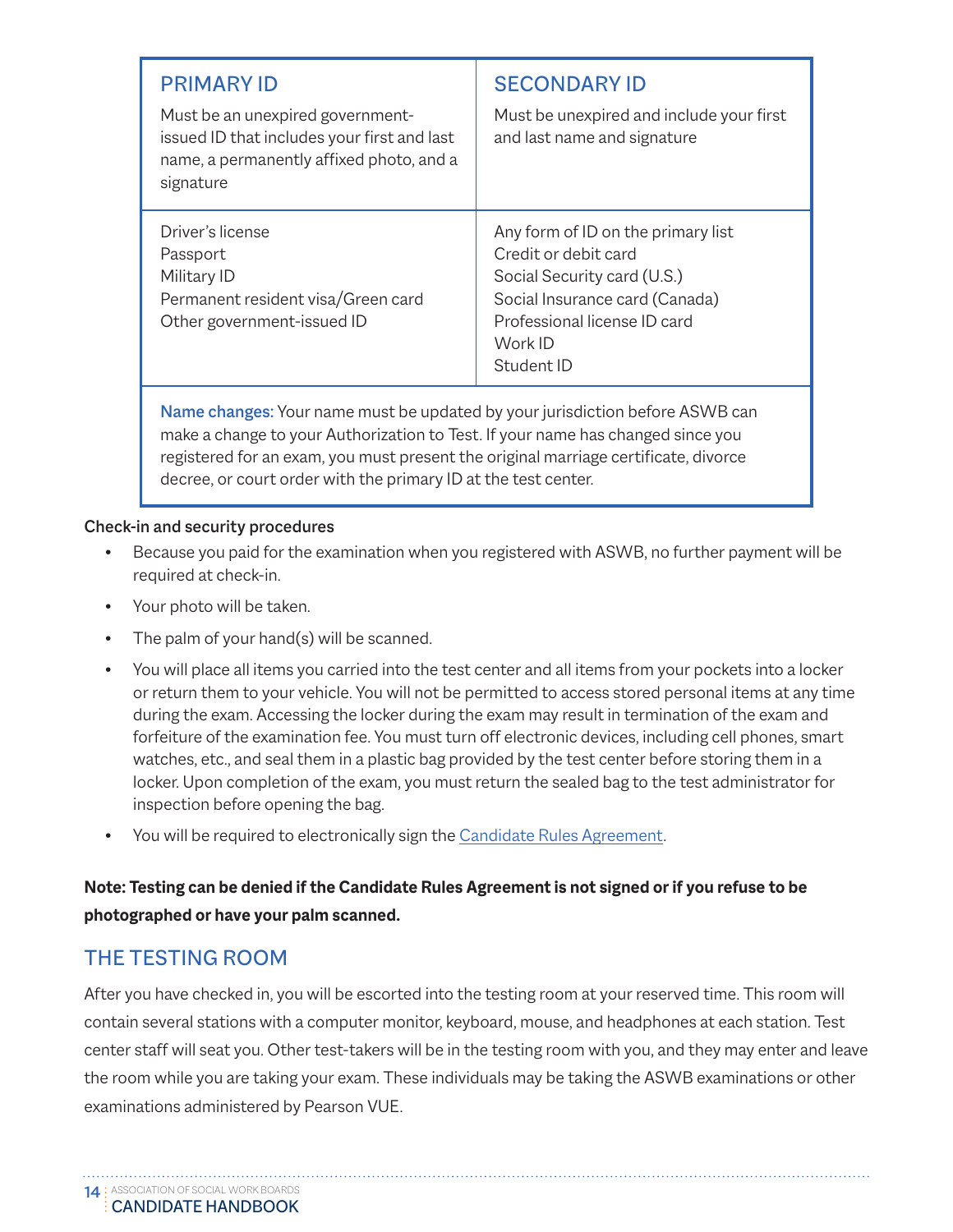Exam security is taken very seriously, and your behavior at the test center will be monitored via audio and video recording. Surveillance cameras run continuously in the testing room, as well as in other areas of the test center. Test center personnel may monitor the testing room by walking through the room while you are taking the exam.

Access to the testing room is restricted to test center personnel and examinees.

You will not be allowed to eat, drink, or chew gum in the testing room. You may eat in the waiting area of the test center **only** if you have been approved for this nonstandard testing arrangement.

Test center staff will supply you with an erasable note board booklet and marker, which must be returned when you complete the exam. If these items are not returned, ASWB will be notified and your actions may be reported to your board. Your exam score will be invalidated.

You will not be allowed to bring material into or take materials from the testing room. You will not be allowed to consult any study materials at any point during the exam.



Earplugs are available by request from test center personnel.

Any suspected violations of these rules, as well as other irregularities, are reported to Pearson VUE and ASWB for investigation. Candidates who are found to have violated security measures will have their examination scores invalidated, will be reported to their board, and may face a range of administrative, civil, and criminal charges.

#### **Tutorial**

You will begin by taking a [brief on-screen tutorial](http://www.pearsonvue.com/aswb/tutorial_screens.pdf) about the operation of the testing equipment. This tutorial is not a part of your four-hour testing time. The testing clock starts when you begin the actual exam.

#### Confidentiality Statement

When you take an ASWB examination, you sign the [Confidentiality Statemen](https://www.aswb.org/wp-content/uploads/2016/03/ASWB-Confidentiality-Statement-October-15-2010.pdf)t. Your signature means you agree not to disclose information about exam items and answers in any format, including social media. You may not talk about questions with your colleagues, supervisors, mentors, or teachers.

#### Breaks

You may take short breaks during the four-hour exam at your discretion.

- Testing time does not stop for breaks.
- You may leave the testing room during breaks only to use the closest restroom.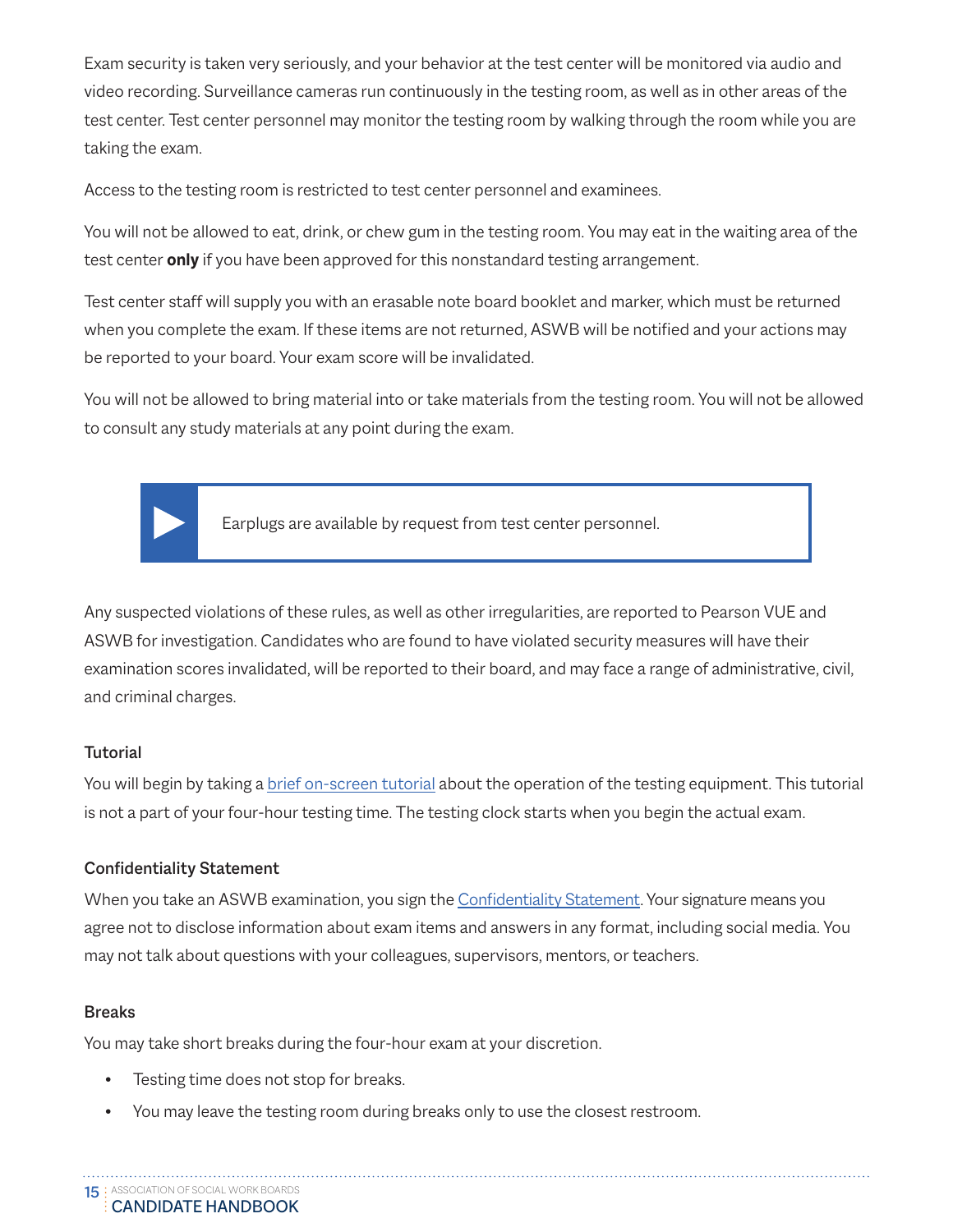- If you need to take a break, you must raise your hand for assistance from the proctor, who will escort you out of the testing room.
- Take your photo ID with you on breaks.
- Your palm will be scanned each time you leave the testing room and return from a break.
- Be courteous to other test-takers at the center.
- You will not be allowed to leave the test center during your exam.

#### DIFFICULTIES AND REMEDIES

Although rare, software problems and power outages do occur. If you experience a problem with the testing software, computer equipment, test facility, or other equipment during the exam, or if you fail to receive a printout of your unofficial score, report the problem to Pearson VUE test center staff at the time it occurs. Test center staff must confirm the problem and be given the opportunity to resolve it. If you do not notify the test center staff of a problem at the time it occurs, ASWB will not be able to verify the problem and recourse will be limited.

Candidates must allow test center staff at least 30 minutes to correct any exam delivery, administration, or environmental difficulties. If the problem continues for more than 30 minutes, **you** have the choice to stay until the problem is corrected or to have your appointment rescheduled. Concerns must be reported to ASWB within **two** business days of the occurrence.

> In addition to reporting a problem to Pearson VUE staff, you must notify ASWB Candidate Services using the **Examination Incident Report** within two business days of the occurrence.

ASWB and Pearson VUE make every effort to ensure that all aspects of examination registration and administration are handled properly and that the result of each examination reflects the performance of the candidate. In the unlikely event that an error occurs in registration, administration (including disruptions at the test center that lead to delays), or reporting, ASWB and/or Pearson VUE will correct the error, if possible, within a reasonable time period. If the problem cannot be corrected within a reasonable time, ASWB and/or Pearson VUE may permit the affected candidate to retest at no additional cost. If retesting is determined to be the most appropriate remedy, the examination will be administered in its entirety and no credit will be given for any portion of the previous examination administration. **These are the exclusive remedies available to candidates.**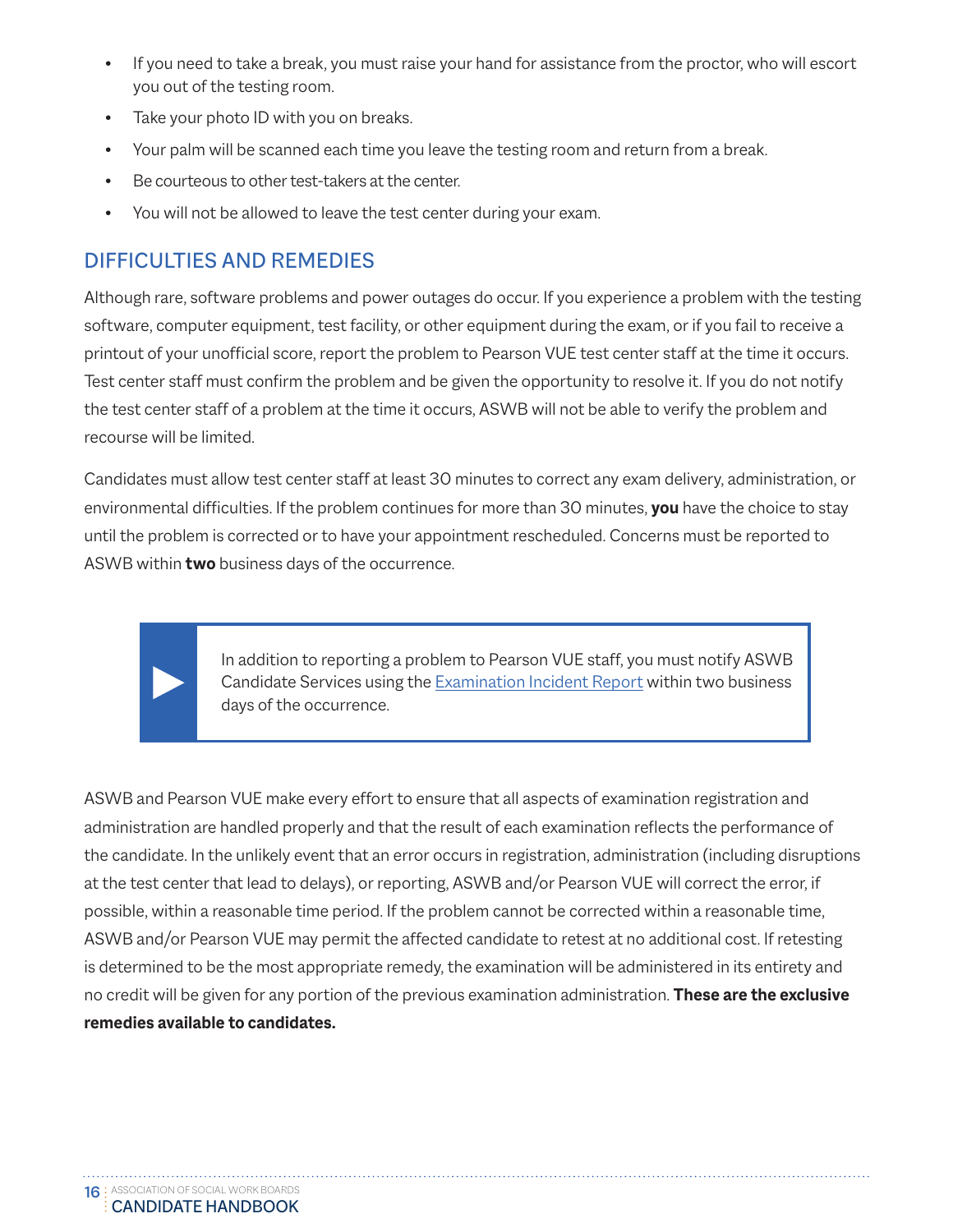#### TEST DAY TIPS

**Arrive early.** Arrive 30 minutes before your scheduled appointment time. Appointment times are scheduled for 30 minutes more than the test time of four hours to allow check-in, tutorial, survey, and check-out. If you are late, you will not be allowed to test and will forfeit the exam fee.

**Get a good night's sleep.** Cramming for a licensing exam the night before test day probably won't help your performance, and you may be too tired to do your best.

**Know where the test center is.** Directions to the test center are provided in your email reservation confirmation, or you may call the test center for directions using the number provided when you scheduled your appointment. It is a good idea to visit the test center location before your test day to know where it is and how long it will take you to get there. Remember that rush-hour traffic, road construction, and weather conditions can increase travel time.

Wear comfortable clothes, and dress in layers. Test center temperatures can vary, sometimes even while you are taking your exam. Dressing in layers will allow you to remain as comfortable as possible.

**Consider leaving personal items (including watches) at home.** Outerwear must be stored in your locker. Test center staff may ask you to remove large jewelry and have you store that in your locker as well.

**Be prepared to stay at the test center.** Although you are allowed to take short breaks—remember, the clock continues to run—you will not be allowed to leave the test center. Trips to your car, another floor, or another building are not allowed. This behavior will be reported to ASWB and could result in the shutdown of your exam or invalidation of your score. Eating is not allowed unless you have been approved for this nonstandard testing arrangement.

**Pay attention to the on-screen tutorial.** Before you begin your exam, you will take a tutorial on the operation of the testing software. This tutorial will not affect the amount of time you have to take the actual exam. Make sure you are familiar with the computer before you begin your examination.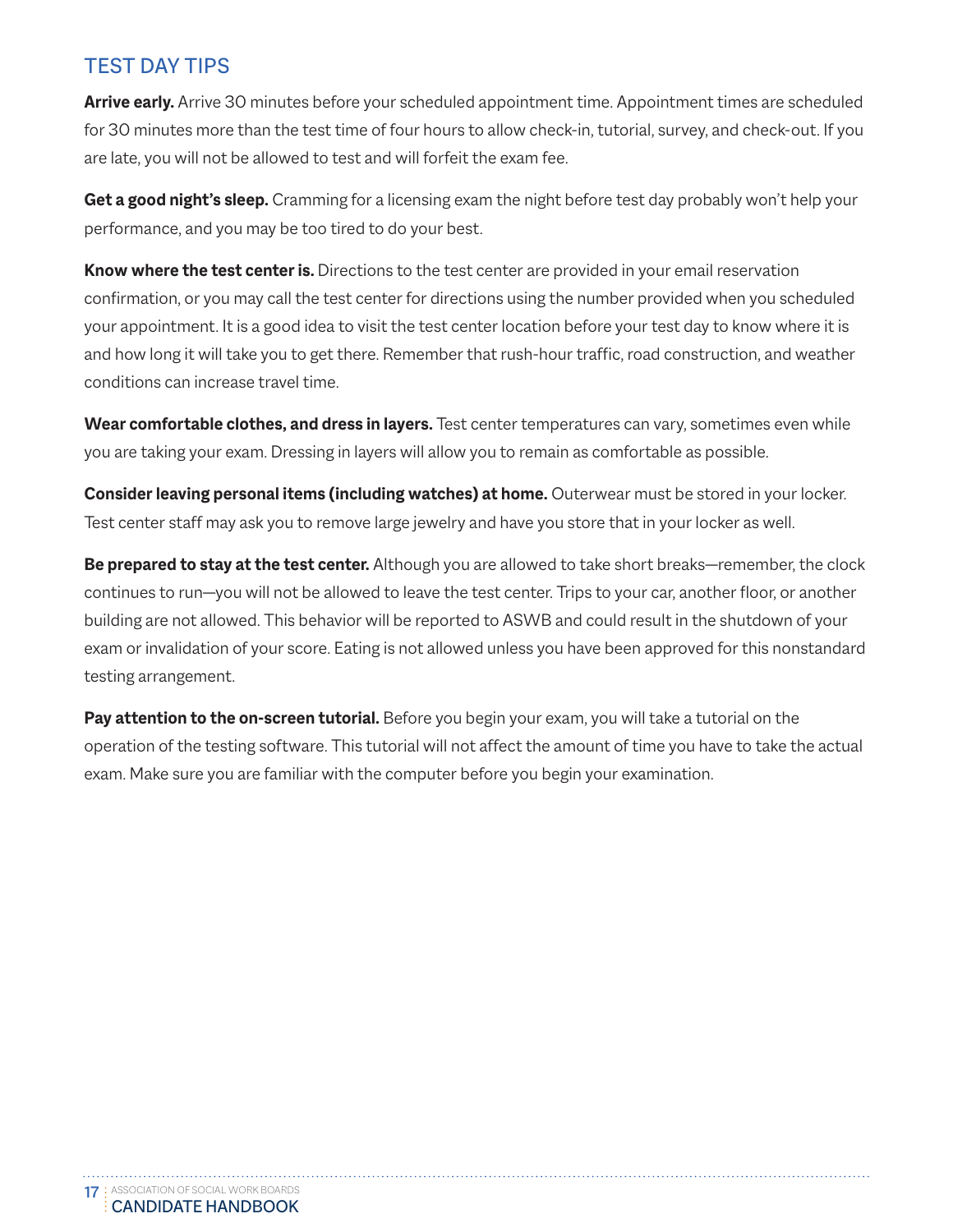# <span id="page-18-0"></span>AFTER THE EXAM

#### EXAM SCORING

After you have completed your exam and the brief exit survey that follows, your exam will be scored.

You will receive a printed unofficial score report with diagnostic information before you leave the test center. This is the only document you will receive regarding your score. **Please keep a copy of this unofficial score report for your records**—ASWB cannot issue a duplicate of this unofficial score report.

All ASWB exam scores are reported as pass/fail, with the number of questions needed to pass the exam and the number of questions answered correctly shown. If you have passed the ASWB exam, you have achieved a passing score in all jurisdictions for the same examination category. The same applies to failing scores.

Because individual exam questions may have minor variations in difficulty, and because questions change from one exam administration to the next, statistical adjustments must be made to account for the small differences in the overall difficulty of individual examinations. These adjustments result in slight increases and decreases in the number of items that need to be answered correctly to pass a particular ASWB exam, a process that ensures all exams have equal overall difficulty.

Examination scores cannot be altered by ASWB, Pearson VUE, or a social work board. You must wait at least 90 days between taking any ASWB examinations, except in certain circumstances.

Your official exam results will be forwarded to ASWB and the social work board in the state or province in which you are applying for licensure. Your board will have access to your scores within 14 days from the date of your examination.

#### MONITORING OF RESULTS

To ensure the validity of each individual examination, ASWB and Pearson VUE conduct continual systematic statistical reviews of exam scores. Data forensics are used to detect irregularities that raise questions about the validity of each score.

If there is any indication of irregularity, your official score report may be delayed pending further review and investigation. If further investigation finds evidence that your behavior during the exam was unacceptable or your results are invalid, ASWB reserves the right to invalidate your score and inform the jurisdiction for which you tested. Candidates who are found to have violated security measures may face a range of administrative, civil, and criminal charges.